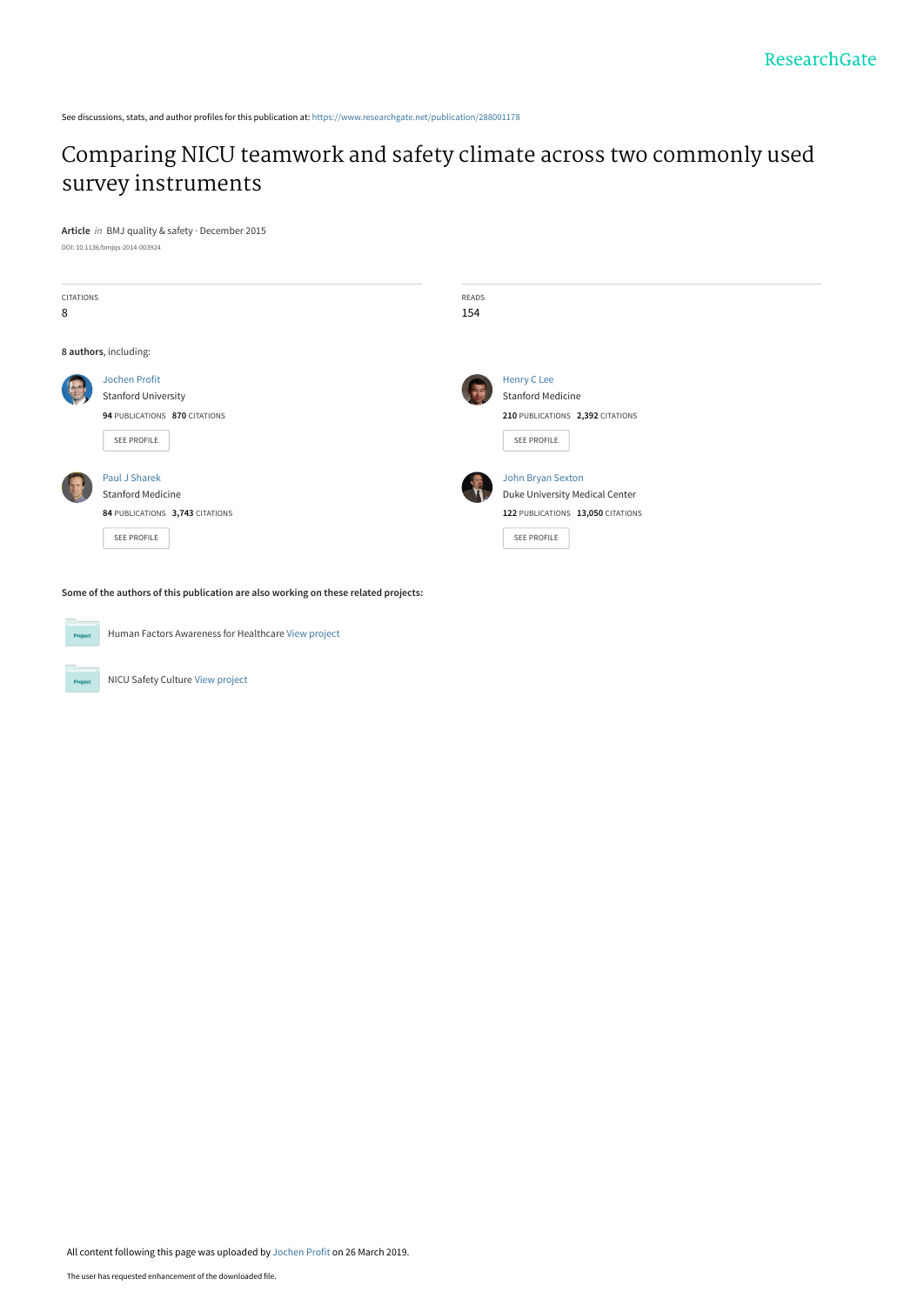**BMJ Quality & Safety Online First, published on 23 December 2015 as 10.1136/bmjqs-2014-003924** Downloaded from<http://qualitysafety.bmj.com/>on December 29, 2015 - Published by [group.bmj.com](http://group.bmj.com)



# Comparing NICU teamwork and safety climate across two commonly used survey instruments

Jochen Profit, 1, Henry C Lee, 1, Paul J Sharek, <sup>29</sup>, Peggy Kan, 1,<br>Courtney C Nishet <sup>2</sup> Fric I Thomas <sup>5</sup> Jason M Etchegaray <sup>6</sup> Bryan Courtney C Nisbet, Eric J Thomas, Jason M Etchegaray," Bryan Sexton

▸ Additional material is published online only. To view please visit the journal online ([http://dx.doi.org/10.1136/bmjqs-](http://dx.doi.org/10.1136/bmjqs-2014-003924)[2014-003924](http://dx.doi.org/10.1136/bmjqs-2014-003924)).

For numbered affiliations see end of article.

#### Correspondence to

Dr Jochen Profit, Department of Pediatrics, Stanford University, 1265 Welch Rd, x115, Stanford, CA 94305, USA; profit@stanford.edu

Received 30 December 2014 Revised 12 November 2015 Accepted 15 November 2015

To cite: Profit J, Lee HC, Sharek PJ, et al. BMJ Qual Saf Published Online First: [please include Day Month Year] doi:10.1136/bmjqs-2014- 003924

**BM** 

#### ABSTRACT

Background and objectives Measurement and our understanding of safety culture are still evolving. The objectives of this study were to assess variation in safety and teamwork climate and in the neonatal intensive care unit (NICU) setting, and compare measurement of safety culture scales using two different instruments (Safety Attitudes Questionnaire (SAQ) and Hospital Survey on Patient Safety Culture (HSOPSC)).

Methods Cross-sectional survey study of a voluntary sample of 2073 (response rate 62.9%) health professionals in 44 NICUs. To compare survey instruments, we used Spearman's rank correlation coefficients. We also compared similar scales and items across the instruments using t tests and changes in quartile-level performance.

Results We found significant variation across NICUs in safety and teamwork climate scales of SAQ and HSOPSC (p<0.001). Safety scales (safety climate and overall perception of safety) and teamwork scales (teamwork climate and teamwork within units) of the two instruments correlated strongly (safety r=0.72, p<0.001; teamwork r=0.67, p<0.001). However, the means and per cent agreements for all scale scores and even seemingly similar item scores were significantly different. In addition, comparisons of scale score quartiles between the two instruments revealed that half of the NICUs fell into different quartiles when translating between the instruments.

**Conclusions** Large variation and opportunities for improvement in patient safety culture exist across NICUs. Important systematic differences exist between SAQ and HSOPSC such that these instruments should not be used interchangeably.

#### INTRODUCTION

Despite a renewed focus on patient safety over the last decade there has been limited progress in ensuring that patients receive safer care in hospitals. $1^2$ Development of a culture of safety is considered to be foundational to achieving safer care.<sup>[3](#page-8-0)</sup> The Joint Commission requires that hospitals assess their safety culture on an ongoing basis. $4$  A culture of safety is the shared values, attitudes, perceptions and patterns of behaviour that determine the observable degree of effort with which organisational members direct their attention and actions towards minimising patient harm. $\frac{5}{5}$  $\frac{5}{5}$  $\frac{5}{5}$ 

ORIGINAL RESEARCH

Several survey instruments have been developed to measure safety culture. The Safety Attitudes Questionnaire (SAQ), is one of the two most widely used.<sup>[6](#page-8-0)</sup> In prior work we used SAQ in a small sample of 12 neonatal intensive care units (NICUs) and demonstrated good psychometric properties and significant variation in safety culture.<sup>7</sup> <sup>8</sup> The other commonly used survey is the Hospital Survey on Patient Safety Culture (HSOPSC).[9](#page-8-0) This instrument has shown good psychometric properties in adult healthcare settings $10$  but has not yet been studied in the NICU setting. Head to head comparisons between these instruments are uncommon. Etchegaray and Thomas $11$  found similar reliability and predictive validity between SAQ and HSOPSC. However, this study was conducted within a single health system, limiting generalisability. Here we expand this literature by comparing these instruments across a large sample of NICUs.

The NICU setting is an excellent domain in which to explore these relations due to the compromised physiological state of patients and the complexity of interventions that are required. Preterm infants are fragile and exposed to complex and prolonged intensive healthcare interventions. Furthermore, care of preterm infants

**C[opyr](http://qualitysafety.bmj.com/)ight Article author (or their employer) 2015. Produced by BMJ Publishing Group Ltd under licence.**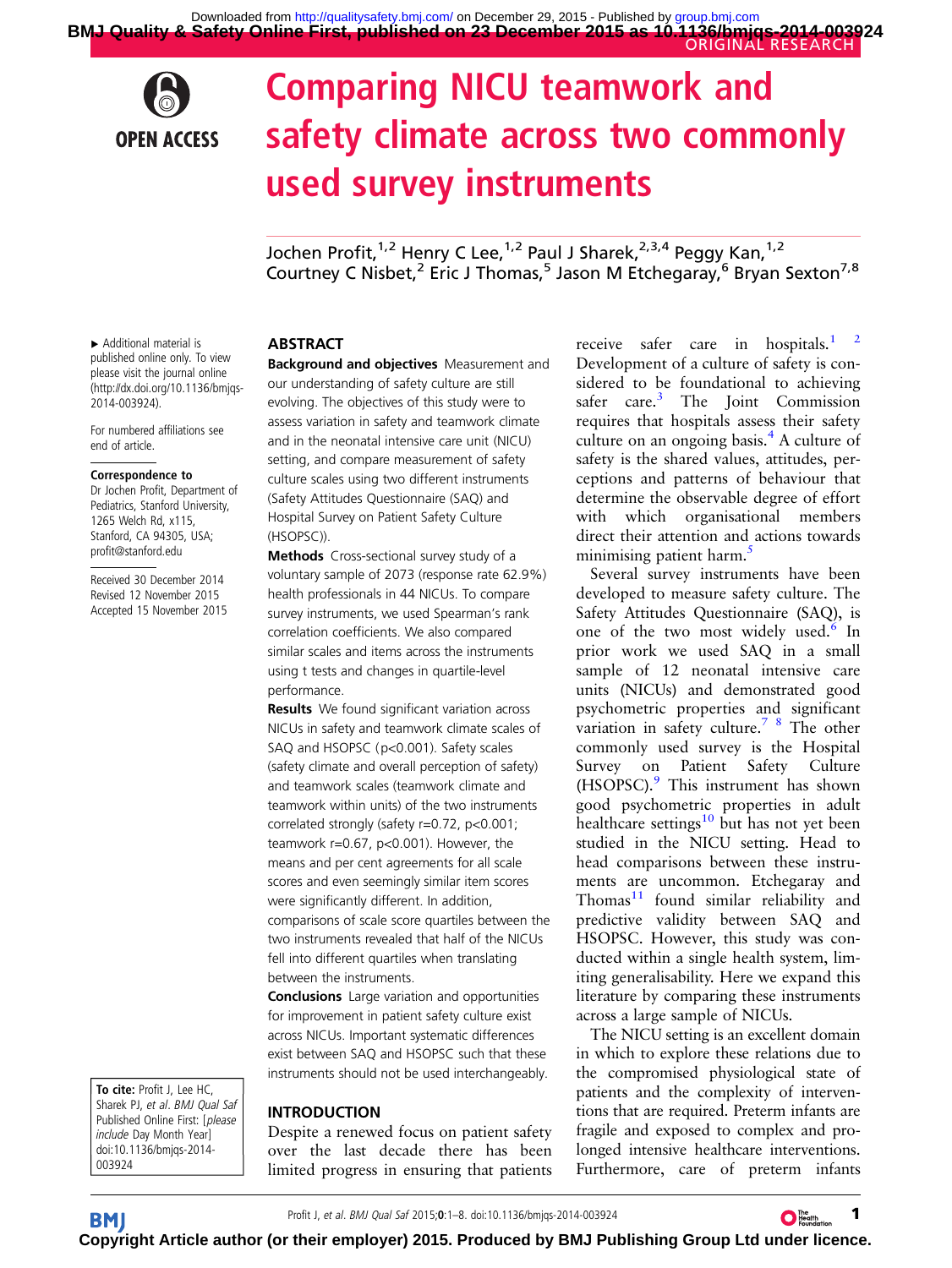### Original research

requires the coordination of and transition between prenatal, perinatal and postnatal caregivers from highly subspecialised medical, nursing and ancillary care disciplines. This study evaluates how well the two different survey instruments capture safety culture in this complex environment. The two objectives of this study were,

- 1. to assess variation and characteristics of safety and teamwork climate in the NICU setting, and
- 2. to compare NICU performance on safety and teamwork climate between SAQ and HSOPSC.

### METHODS

#### **Overview**

This survey study was performed among a voluntary sample of NICUs participating in a Delivery Room Management Quality Improvement Collaborative organised by the California Perinatal Quality Care Collaborative (CPQCC). $12$  For the current study of NICUs, we assembled a survey to investigate safety culture and workforce engagement using existing validated metrics from multiple instruments (detailed below) and combined them with routinely collected hospital and NICU characteristics.

#### Sample

Of 61 NICUs who participated in a quality improvement initiative organised by CPQCC, 44 accepted an invitation to complete the survey at its onset (between June and September 2011). Of these 44 NICUs, 10 (22.7%) were designated as regional NICUs, 28  $(63.6\%)$  as community NICUs and 6  $(13.6\%)$  as intermediate NICUs as defined by the California Department of Healthcare Services. These designations are roughly equivalent to designations by the American Academy of Pediatrics as levels IV, III and II, respectively.<sup>[13](#page-8-0)</sup>

Staff with 0.5 full-time equivalent or more in the NICU for at least the four consecutive weeks prior to survey administration was invited to participate. Paper-based surveys were administered during regular staff meetings, together with a pencil and sealable return envelope to maintain confidentiality. Individuals not captured in pre-existing meetings were hand-delivered a survey, pencil and return envelope. The CPQCC organised administration of the survey and linked the data with routinely collected organisational data.

#### Measures

The SAQ is associated with clinical outcomes,  $14-17$ and contains 30 items that load on six domains: teamwork climate, safety climate, job satisfaction, perceptions of management, stress recognition and working conditions with response scales ranging from 1 (disagree strongly) to 5 (agree strongly). Here we report on the safety and teamwork climate scales. SAQ also

captures respondent characteristics including job position, years in specialty, gender and predominant work shift. Job position included attending physicians (Medical Doctors; MDs), fellow MDs, neonatal nurse practitioners, registered nurses, respiratory care practitioners and others.

 $HSOPSC<sup>18</sup>$  $HSOPSC<sup>18</sup>$  $HSOPSC<sup>18</sup>$  is composed of 42 items that load on 12 domains. In order to limit respondent burden or the current study, we included four domains: Overall Perceptions of Safety, Teamwork within Units, Communication Openness, and Error Feedback and Communication. For consistency, and to save room on the paper-based survey administration, the HSOPSC items were scaled using the SAQ Likert options. This differed slightly from the HSOPSC standard, which uses several Likert options (eg, Never/Rarely/ Sometimes/Most of the times/Always), but did not change the phrasing of the items. The change to a standard response scale improved the internal consistency reliability of the scales when compared with the literature.<sup>[19](#page-8-0)</sup>

We had access to the following organisational characteristics. NICU level was defined according to the 2012 American Academy of Pediatrics (AAP) Policy Statement<sup>[13](#page-8-0)</sup> and obtained in 2012 as part of a survey of NICU directors. Hospital ownership was also obtained from this survey. Annual number of NICU admissions, number of NICU beds and hospital teaching status were derived from the California Department of Public Health's Regional Perinatal Program of California data set.

#### Statistical analysis

Objective 1—Variation and characteristics: We used descriptive analyses such as frequencies, percentages, means  $(\pm SD)$  and graphs to describe respondent characteristics and organisational characteristics. Safety and teamwork climate scale and item scores were calculated for individual NICUs by taking the average of the scaled items, and then calculating the percentage of respondents within a NICU who reported positively (ie, proportion of those who agreed slightly or strongly).<sup>[5](#page-8-0)</sup> Scale reliability was measured via Cronbach's α. One sample two-tailed t tests were performed on the NICU-level scale scores.

Objective 2—Comparison between SAQ and HSOPSC: We assessed similarity in the rankings between SAQ and HSOPSC using Spearman's rank correlation coefficient. In addition, paired sample t tests were used to compare teamwork scales between instruments and safety scales, as well as conceptually similar items. We then ranked NICUs by their scalelevel performance (per cent positive, ie, the per cent of respondents in a NICU reporting good climate) and classified them into quartiles. We then determined how often NICUs changed performance quartiles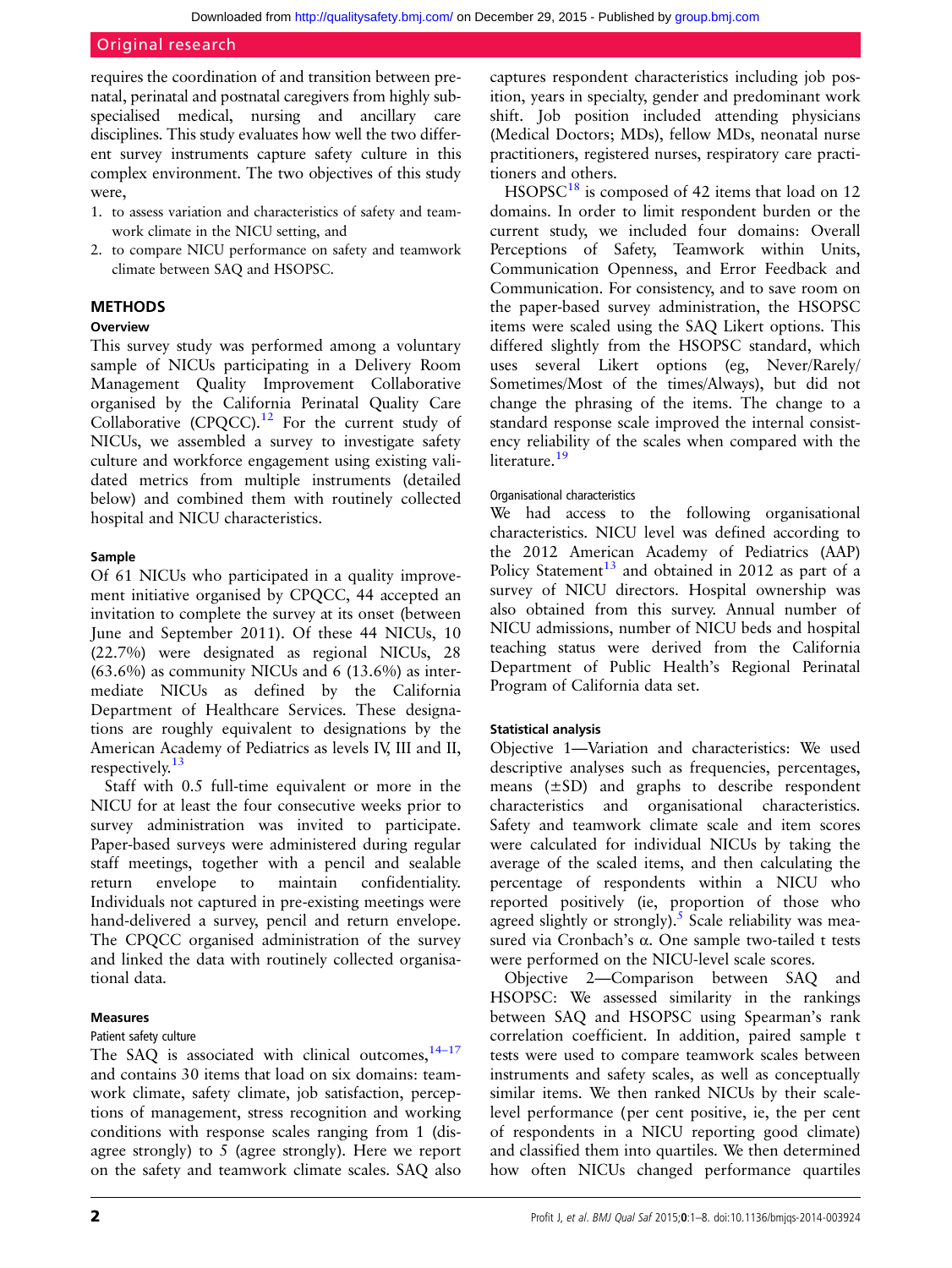using the two instruments. Finally, we evaluated the effect of respondent and hospital characteristics on teamwork and safety climate scale scores using hierarchical multivariate regression models.

#### RESULTS

#### Sample

Of 3294 administered surveys in the 44 NICUs, 2073 were returned for an overall response rate of 62.9%. NICU response rates ranged from 21.7% to 100% with an average of  $69.7\%$  (SD=19.8%), and the mean number of respondents per NICU was 47.1  $(SD=24.7)$ , ranging from 10 to 144. Table 1 lists respondent and hospital and unit characteristics of our sample. The majority of respondents were nurses (72%) and female (85%). A third of respondents had more than 20 years work experience. NICUs represented were of high acuity (88% level III or IV) and of medium to small size (96% <100 beds).

Objective 1—Variation and characteristics of safety and teamwork climate

[Figure 1](#page-4-0) shows a box and whisker plot of NICU performance on the safety and teamwork climate scales of SAQ and the four safety culture scales of HSOPSC. Respondent and NICU-level variability by scale and item are exhibited in [table 2](#page-5-0). Internal reliability was good for all scales, with Cronbach's  $\alpha$ ranging from 0.71 to 0.86. With SAQ, on average, about two-thirds of the respondents in a given NICU reported good teamwork climate (66%) and good safety climate (65%). Yet, there is opportunity for improvement with regards to appropriately resolving disagreements, creating a culture that makes it easy to discuss and learn from errors.

With HSOPSC, on average, slightly more than half reported good overall perceptions of safety (56%). Teamwork within units was the scale with the highest scores with three quarters of respondents reporting good teamwork (74%). About half of respondents reported good communication openness (49%) and error feedback communication (49%), mirroring itemlevel concerns regarding these areas in SAQ. T tests demonstrated significant variation across NICUs  $(p<0.001)$  in each one of the teamwork and safety scales on SAQ and HSOPSC.

Objective 2—Comparison of safety and teamwork climate scales between SAQ and HSOPSC

We examined the degree to which SAQ and HSOPSC instruments provide similar information on safety and teamwork climate. NICU-level correlation coefficients for the SAQ and HSOPSC scale score per cent positives suggest that they are related but distinct metrics. Safety scales (safety climate and overall perception of safety) and teamwork scales (teamwork climate and teamwork within units) of the two instruments correlated strongly (safety  $r=0.72$ ,  $p<0.001$ ; teamwork  $r=0.67$ ,  $p<0.001$ ).

Table 1 Respondent and neonatal intensive care unit (NICU) characteristics

|                                   | N(%)      |
|-----------------------------------|-----------|
| Respondent characteristics        |           |
| Sex (n=2003)                      |           |
| Male                              | 305 (15)  |
| Female                            | 1697 (85) |
| Primary shift (n=1868)            |           |
| Days                              | 894 (48)  |
| Evenings                          | 79 (4)    |
| Nights                            | 602 (32)  |
| Variable                          | 293 (16)  |
| Job position (n=2041)             |           |
| Fellow physician                  | 31(2)     |
| Physician                         | 204 (10)  |
| Neonatal nurse practitioner       | 35(2)     |
| Registered nurse                  | 1464 (72) |
| Respiratory care provider         | 286 (14)  |
| Other                             | 21 (1)    |
| Work experience (n=1970)          |           |
| Less than 6 months                | 20 (1)    |
| 6-11 months                       | 27 (1)    |
| $1-2$ years                       | 74 (4)    |
| 3-4 years                         | 192 (10)  |
| 5-10 years                        | 476 (24)  |
| $11 - 20$ years                   | 538 (27)  |
| More than 20 years                | 643 (33)  |
| Hospital and unit characteristics |           |
| Urban location (n=2072)           |           |
| No                                | 128(6)    |
| Yes                               | 1944 (94) |
| Level of care (n=2072)            |           |
| Level II                          | 248 (12)  |
| Level III                         | 1151 (56) |
| Level IV                          | 673 (32)  |
| NICU beds (n=1924)                |           |
| Less than 50                      | 1153 (60) |
| $50 - 99$                         | 694 (36)  |
| More than 99                      | 77 (4)    |
| Annual NICU admissions (n=1947)   |           |
| Less than 500                     | 945 (49)  |
| 500-999                           | 714 (37)  |
| More than 999                     | 288 (15)  |

[Figure 2](#page-6-0) plots NICU-level performance for the safety climate and teamwork scales for both instruments. For each scale, using the two instruments resulted in similar NICU-level performance. However, for several NICUs performance differed strongly. For example, in comparing safety climate scales, one NICU, which ranked 23rd on HSOPSC, would have ranked 3rd on SAQ. Another, which ranked 25th on HSOPSC, would have ranked 40th on SAQ. Similar findings are true for the teamwork scale.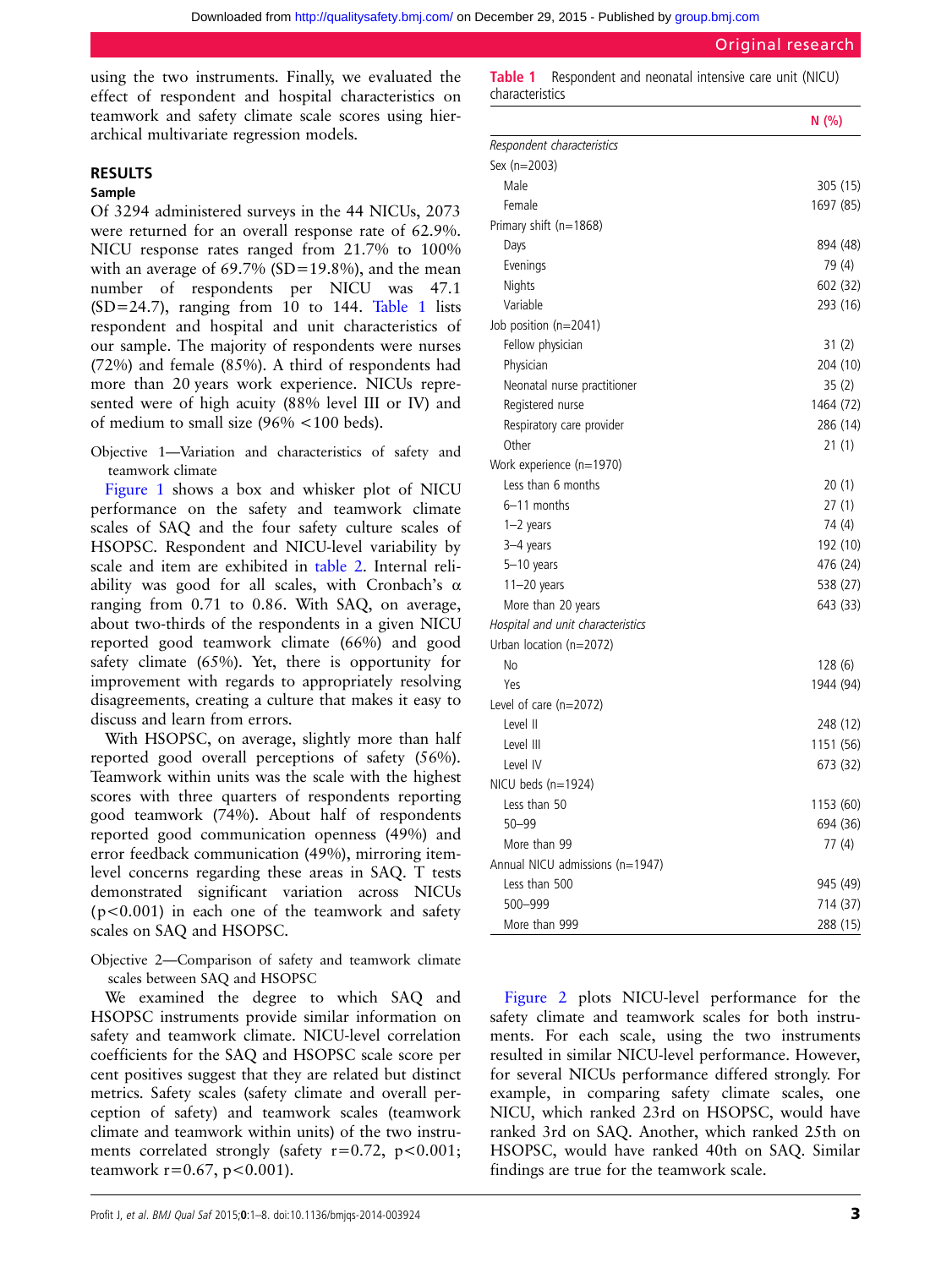<span id="page-4-0"></span>

Figure 1 Safety and teamwork climate scales (Safety Attitudes Questionnaire, SAQ and Hospital Survey on Patient Safety Culture, HSOPSC) across 44 California neonatal intensive care units (NICUs). Box and whisker plots representing the mean, SD, and range per cent positive response for each scale.

To further examine the relation between NICU performance on the two instruments, we ranked NICUs by quartiles of teamwork climate and teamwork within units. We found that 23 (52%) fell into different quartiles of teamwork between the instruments, 5 of which were off by two or more quartiles. Similarly, for NICUs ranked by quartiles of safety climate and overall perceptions of safety, we found that 21 (48%) fell into different quartiles of safety between the instruments, 5 of which were off by two or more quartiles.

So about half the time NICUs were classified to a different quartile, based on the use of the most similar scale from a different instrument—the quartile disconnects were larger still between teamwork climate and communication openness and between safety climate and 'non-punitive response to error'.

[Table 3](#page-7-0) shows comparisons between SAQ and HSOPSC safety and teamwork climate scales and select conceptually similar items from the two instruments; all comparisons showed significant differences (p<0.002). We investigated potential reasons for these findings based on respondent or hospital characteristics. Table A in the eAppendix shows results of hierarchical models created for each of the SAQ and HSOPSC safety and teamwork scales. This table reveals significant associations of respondent and hospital characteristics with these scales. Women, nonphysician providers and those with work experience exceeding more than 1 year exhibited lower safety culture ratings. With regards to hospital characteristics, larger NICUs exhibited lower safety and teamwork climate ratings. Overall though, both safety culture instruments exhibited similar patterns,

providing little explanation for the significant differences in scale scores as a result of hospital and respondent demographics.

#### **DISCUSSION**

This study of NICU safety and teamwork climate included more NICUs and providers than previous studies combined<sup>[8 11 20 21](#page-8-0)</sup> and contributes to the literature by directly comparing hospital performance across the two most commonly used safety culture surveys, SAQ and HSOPSC. While we found areas of congruence between the instruments, we highlight important distinctions that warrant avoiding direct comparisons for internal or external performance assessments.

For internal comparisons, this study provides a rough but practical translation from one safety culture instrument to the other. Although switching instruments is not encouraged, it is relatively common and leaves organisations with a lack of continuity and a current year of data that can be misleading when compared with prior years using a different instrument. Progress in quality and safety is often assessed through safety culture instruments and instrument transitions leave quality and safety professionals blind to the relative changes that are taking place, while providing an unfortunate reason to minimise the usefulness of current results.

We found that switching instruments translates to a change in quartiles for about half of the NICUs, and that about half of the variance in one scale is not accounted for in the conceptually similar scale on the other instrument. Moreover, every cross-instrument comparison whether scale level or item level, yielded t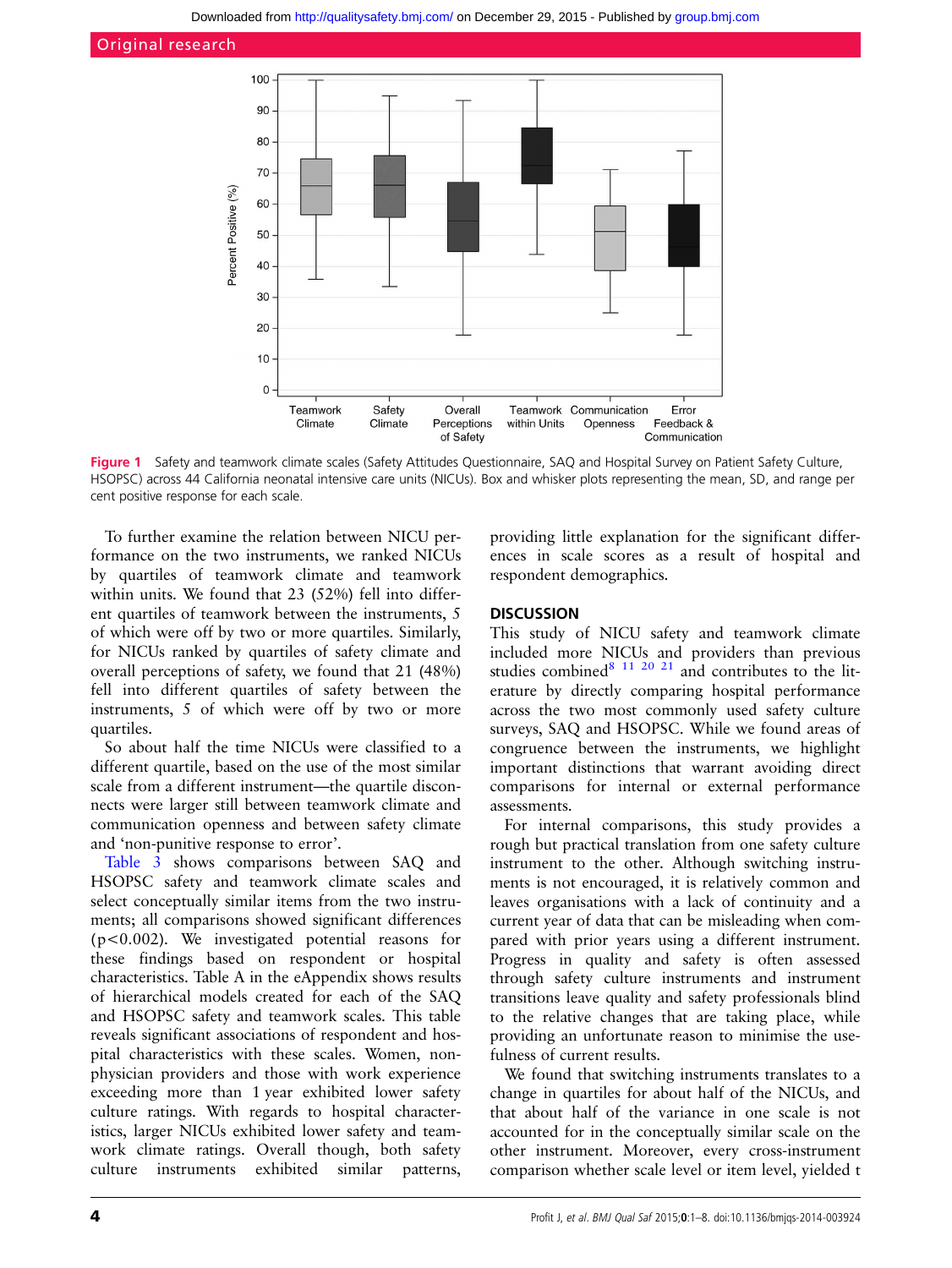<span id="page-5-0"></span>

|                                                                                                                         |      | Original research |      |
|-------------------------------------------------------------------------------------------------------------------------|------|-------------------|------|
| Item-level descriptive results<br>Table 2                                                                               |      |                   |      |
| <b>Items</b>                                                                                                            | %Neg | %Neutral          | %Pos |
| SAQ                                                                                                                     |      |                   |      |
| Safety climate—per cent positive NICU means (SD; range) 65.2 (12.8; 33-95); Cronbach's $\alpha$ =0.81                   |      |                   |      |
| The culture in this NICU makes it easy to learn from the errors of others                                               | 16.7 | 19.1              | 64.2 |
| Medical errors are handled appropriately in this NICU                                                                   | 6.2  | 9.8               | 84.0 |
| I know the proper channels to direct questions regarding patient safety in this NICU                                    | 3.2  | 6.8               | 90.0 |
| I am encouraged by others in this NICU, to report any patient safety concerns I may have                                | 7.4  | 12.2              | 80.4 |
| I receive appropriate feedback about my performance                                                                     | 12.3 | 15.5              | 72.3 |
| I would feel safe being treated here as a patient                                                                       | 7.0  | 11.7              | 81.4 |
| It is difficult to discuss errors*                                                                                      | 24.8 | 16.5              | 58.7 |
| Teamwork climate—per cent positive NICU means (SD; range) 65.8 (13.8; 36-100); Cronbach's $\alpha$ =0.80                |      |                   |      |
| It is easy for personnel here to ask questions when there is something they do not understand                           | 7.1  | 7.5               | 85.3 |
| I have the support I need from others in this NICU to care for patients                                                 | 5.6  | 7.3               | 87.1 |
| Nurse input is well received in this NICU                                                                               | 11.4 | 11.9              | 76.7 |
| It is difficult to speak up if I perceive a problem with patient care*                                                  | 19.0 | 11.0              | 70.0 |
| Disagreements in this NICU are resolved appropriately                                                                   | 16.6 | 20.9              | 62.5 |
| The physicians and nurses here work together as a well coordinated team                                                 | 10.8 | 10.2              | 79.0 |
| HSOPSC (adapted)                                                                                                        |      |                   |      |
| Overall perceptions of safety-per cent positive NICU means (SD; range) 56.3 (15.4; 18-93); Cronbach's $\alpha$ =0.75    |      |                   |      |
| Patient safety is never sacrificed to get more work done                                                                | 21.4 | 14.8              | 63.8 |
| Our procedures and systems are good at preventing errors from happening                                                 | 7.5  | 16.5              | 76.0 |
| It is just by chance that more serious mistakes don't happen around here*                                               | 15.9 | 17.7              | 66.5 |
| We have patient safety problems in this NICU*                                                                           | 16.2 | 16.1              | 67.7 |
| Teamwork within units—per cent positive NICU means (SD; range) 74.0 (13.1; 44-100); Cronbach's $\alpha$ =0.86           |      |                   |      |
| People support one another in this NICU                                                                                 | 9.7  | 11.7              | 78.6 |
| When a lot of work needs to be done quickly, we work together as a team to get the work done                            | 3.7  | 5.5               | 90.8 |
| In this unit, people treat each other with respect                                                                      | 13.9 | 14.5              | 71.5 |
| When one area in this NICU gets really busy, others help out                                                            | 6.4  | 8.3               | 85.3 |
| Communication openness-per cent positive NICU means (SD; range) 49.3 (12.7; 25-71); Cronbach's α=0.71                   |      |                   |      |
| Staff will freely speak up if they see something that may negatively affect patient care                                | 8.3  | 12.5              | 79.2 |
| Staff feel free to question the decisions or actions of those with more authority                                       | 21.4 | 18.8              | 59.8 |
| Staff are afraid to ask questions when something does not seem right*                                                   | 23.3 | 17.1              | 59.6 |
| Error feedback and communication—per cent positive NICU means (SD; range) 49.2 (14.4; 18-77); Cronbach's $\alpha$ =0.80 |      |                   |      |
| We are given feedback about changes put into place based on event reports                                               | 18.4 | 26.6              | 55.0 |
| We are informed about errors that happen in this NICU                                                                   | 23.1 | 18.9              | 58.0 |
| In this NICU, we discuss ways to prevent errors from happening again                                                    | 11.3 | 13.8              | 74.9 |

The per cent positive (% pos) results include the range and overall mean per cent positive, which is the per cent agreement (agree slightly plus agree strongly) within a given NICU. The per cent negative (% neg) results include the range and overall mean per cent negative, which is the per cent disagreement (disagree slightly plus disagree strongly) within a given NICU. \*Item reverse coded.

HSOPSC, Hospital Survey on Patient Safety Culture; NICU, neonatal intensive care unit; SAQ, Safety Attitudes Questionnaire.

tests that were significant and often quite large. Simply stated, switching from SAQ to HSOPSC would appear to cause your per cent positive teamwork to improve over 8 points, while your per cent positive safety norms would appear to decrease by 9 points.

Conceptually similar item comparisons across instruments mirrored the scale score results. Inspection of item content did not reveal obvious sources in the variation of these associations. For example, it is unclear why the correlation coefficient of  $r=0.49$  for the two seemingly similar 'speak-up' items fails to account for three-fourths of the variance in each other  $(r^2$  provides the per cent of the variance

in one variable accounted for by the other). Perhaps it is due to the changing valence of the items, subtle phrasing differences, or the respondent interpretation, that cause these seemingly similar items to elicit such different results from the same respondents. In addition, commonly measured respondent and hospital characteristics did not explain these findings.

Etchegaray and Thomas<sup>[11](#page-8-0)</sup> had previously conducted a head to head analysis of SAQ and HSOPSC in a single healthcare system. Correlations between safety and teamwork scales between the two instruments were higher in this study compared with the study by Etchegaray et al (Safety Climate 0.78 vs 0.63;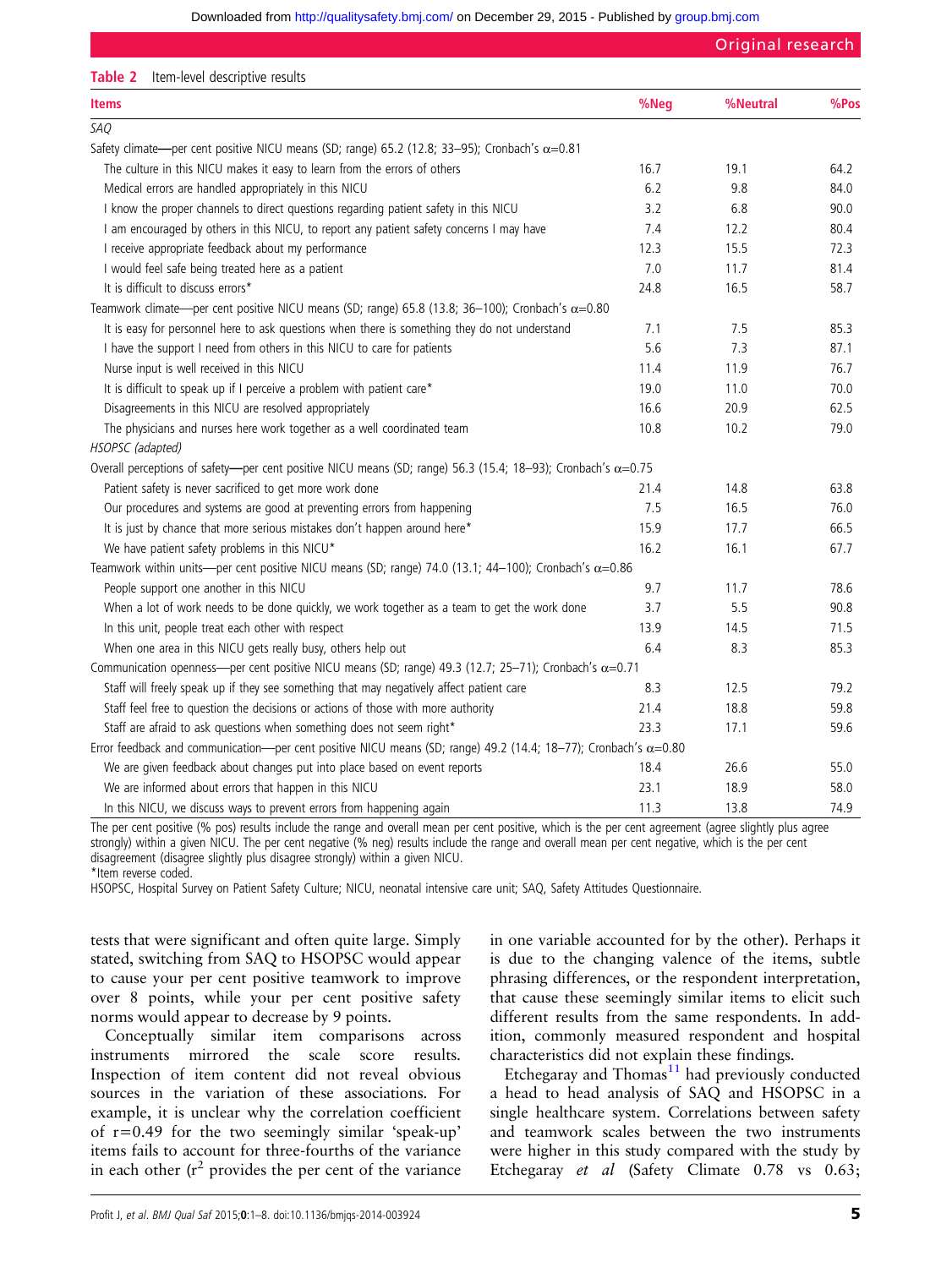<span id="page-6-0"></span>

Figure 2 Per cent positive responses for safety (A) and teamwork (B) climate by NICU for the SAQ and HSOPSC instruments. Both figures are sorted by increasing performance on HSOPSC. While there is concordance for most NICUs on the two instruments, some (examples noted with an asterisk) have widely differing performance. SAQ, Safety Attitudes Questionnaire; HSOPSC, Hospital Survey on Patient Safety Culture; Safe Clim, Safety Climate; TW Clim, Teamwork Climate; OPS, Overall Perceptions of Safety; TW, Teamwork Within Units; NICU, neonatal intensive care unit.

Teamwork 0.70 vs 0.52). This difference may be in part explained by the more homogenous sample consisting only of NICUs in our study, or by our transformation of HSOPSC response scales to fit SAQ's. We have previously reported that this transformation improved HSOPSC's psychometric properties for these scales.<sup>[19](#page-8-0)</sup>

In addition to the direct comparisons between instruments, our findings also affirm and expand the current literature on safety culture assessments in the NICU setting. We found significant variation in safety culture between NICUs and opportunity for improvement across all measured dimensions of safety culture.

An understanding of safety culture is important because it has been linked to clinical and operational outcomes,[22](#page-8-0)–<sup>27</sup> as well as burn-out among NICU staff.<sup>[28](#page-8-0)</sup> In addition, effective interventions to improve safety culture exist<sup>19</sup> <sup>29</sup> and have proven sustainable.<sup>[30](#page-8-0)</sup> In previous work, we demonstrated significant variation and opportunity for improvement in safety culture among a small ( $n=12$ ) group of NICUs<sup>[8](#page-8-0)</sup> and highlighted lower perceptions of safety culture among nurses. Here, we replicated these findings but found two notable differences to our prior work.

First, safety climate ratings in this sample of NICUs were about 6–10% higher than in the previous sample across all domains of SAQ. Since the two samples don't overlap, this finding may be due to differences in samples (the sample in this study self-selected to participate in a quality improvement initiative), time trends or repeat administration of the survey. Mean SAQ scores among participants who noted prior completion of the survey did not differ from those who completed it for the first time  $(71.6 \text{ vs } 72.4, \text{ p} = 0.34)$ , making this explanation less likely.

Second, safety culture ratings tended to decrease as the number of admissions and beds goes up, during evening shifts and after the 1st year on the job. These findings mirror those of Sexton et  $al^{26}$  $al^{26}$  $al^{26}$  who describe a similar relation with regards to hospital size among 127 adult ICUs who participated in the keystone project. This association is concerning, considering the recent trend of consolidation of hospital systems in the wake of the Affordable Care Act.<sup>[31](#page-8-0)</sup>

Our findings must be viewed in light of the study design. Survey studies may be subject to bias. We used the well established administration procedures by Sexton *et al*<sup>[6](#page-8-0)</sup> to assure adequate response rates. In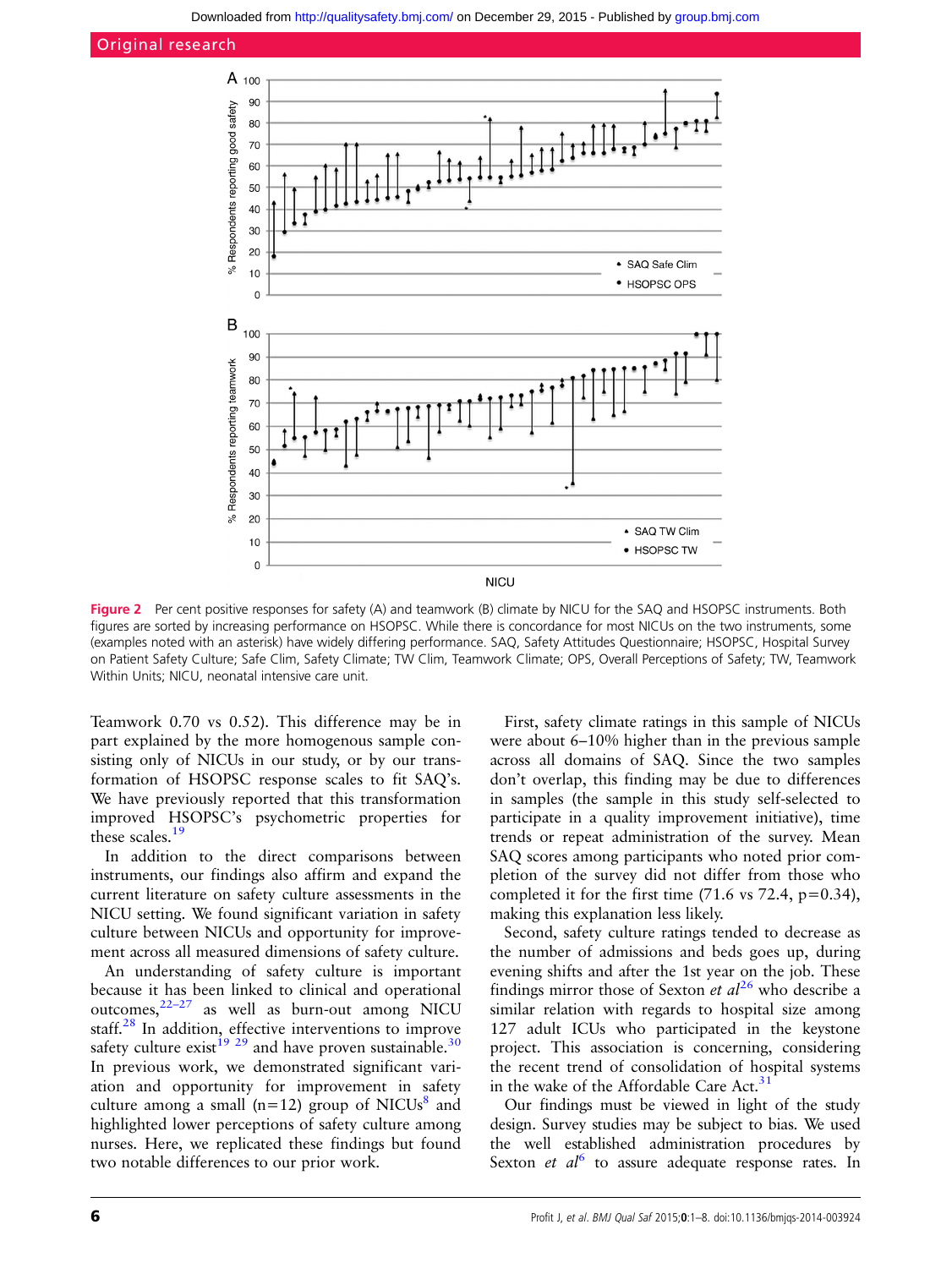#### Original research

#### <span id="page-7-0"></span>Table 3 Comparisons of SAQ and HSOPSC teamwork and safety climate scales and select items

| Variable (SAQ/HSOPSC)                                                                                                                                                                               | r Value | <b>Paired samples</b><br>t test | <b>Mean</b><br>per cent<br>positives | p Value |
|-----------------------------------------------------------------------------------------------------------------------------------------------------------------------------------------------------|---------|---------------------------------|--------------------------------------|---------|
| Safety climate/overall perceptions of safety                                                                                                                                                        | 0.72    | 5.47                            | 65.24/56.35                          | < 0.001 |
| Safety climate/non-punitive response to error                                                                                                                                                       | 0.72    | 10.28                           | 65.24/49.34                          | < 0.001 |
| Teamwork climate/teamwork within units per cent positive                                                                                                                                            | 0.67    | $-4.95$                         | 65.88/74.10                          | < 0.001 |
| <b>Teamwork climate/communication openness</b>                                                                                                                                                      | 0.53    | 8.51                            | 65.88/49.35                          | < 0.001 |
| The culture in this NICU makes it easy to learn from the errors of others./Our procedures<br>and systems are good at preventing errors from happening.                                              | 0.73    | $-10.48$                        | 64.90/77.46                          | < 0.001 |
| I have the support I need from others in this NICU to care for patients./People support one<br>another in this NICU.                                                                                | 0.70    | 7.54                            | 87.98/79.99                          | < 0.001 |
| It is easy for personnel here to ask questions when there is something that they do not<br>understand./Staff will freely speak up if they see something that may negatively affect<br>patient care. | 0.64    | 5.76                            | 85.77/79.82                          | < 0.001 |
| In this NICU, it is difficult to speak up if I perceive a problem with patient care./REVERSE<br>Staff will freely speak up if they see something that may negatively affect patient care.           | 0.49    | $-6.92$                         | 70.32/79.82                          | 0.001   |
| I would feel safe being treated here as a patient./Reverse coded We have patient safety<br>problems in this NICU.                                                                                   | 0.47    | 6.95                            | 81.44/69.65                          | < 0.001 |
| It is easy for personnel here to ask questions when there is something that they do not<br>understand./REVERSE Staff are afraid to ask questions when something does not seem<br>right.             | 0.35    | 17.50                           | 85.77/58.96                          | < 0.001 |
| The physicians and nurses here work together as a well-coordinated team./When a lot of<br>work needs to be done quickly, we work together as a team to get the work done.                           | 0.34    | $-6.05$                         | 79.88/91.41                          | < 0.001 |
| Medical errors are handled appropriately in this NICU./We are informed about errors that<br>happen in this NICU.                                                                                    | 0.23    | 11.26                           | 84.26/59.30                          | < 0.001 |

HSOPSC, Hospital Survey on Patient Safety Culture; NICU, neonatal intensive care unit; SAQ, Safety Attitudes Questionnaire.

addition, our transformation of HSOPSC response scales to fit SAQ may change the behaviour and meaning of these scales. However, we have found improved psychometric properties without rewording the actual questions. Finally, our voluntary sample may have been biased in that these NICUs had signed up to participate in a quality improvement collaborative. Alas, whether this suggests better or worse than average safety culture ratings is not certain given that our collaboratives attract some NICUs that are particularly challenged in the clinical improvement topic for which they sign up. In addition, any bias could be expected to affect ratings on both survey instruments equally.

#### **CONCLUSION**

Safety culture assessments among NICUs vary widely. SAQ and HSOPSC yield strongly correlated results and the scales elicit conceptually similar content. Nevertheless, in this one-to-one comparison of the instruments, we failed to find a single set of scales or items that yielded interchangeable results. We recommend caution in translating and or transitioning between instruments.

#### Author affiliations

<sup>1</sup>Perinatal Epidemiology and Health Outcomes Research Unit, Division of Neonatal and Developmental Medicine, Department of Pediatrics, Stanford University School of

Medicine and Lucile Packard Children's Hospital; Palo Alto, CA, USA

<sup>3</sup>Center for Quality and Clinical Effectiveness, Lucile Packard Children's Hospital, Palo Alto, CA, USA

Profit J, et al. BMJ Qual Saf 2015;0:1–8. doi:10.1136/bmjqs-2014-003924

4 Division of General Pediatrics, Department of Pediatrics,

Stanford University, Palo Alto, CA, USA<br><sup>5</sup>University of Texas at Houston – Memorial Hermann Center for Healthcare Quality and Safety, University of Texas Medical School, Houston, TX, USA

<sup>6</sup>The Rand Corporation, Santa Monica, CA, USA

7 Department of Psychiatry, Duke University School of Medicine; Duke University Health System, Durham, NC, USA 8 Duke Patient Safety Center, Duke University Health System, Durham, NC, USA

Acknowledgements The authors thank the local leaders and staff of the CPQCC NICUs who contributed their efforts to this study.

**Contributors** IP had full access to all of the data in the study and takes responsibility for the integrity of the data and the accuracy of the data analysis. JP acquired funding for this study, conceptualised and designed the study, selected data for inclusion in analyses, analysed the data, assisted with interpretation of the results, drafted the initial manuscript, and approved the final manuscript as submitted. PK assisted with designing the analysis and interpretation of the results, revised the manuscript, and approved the final manuscript as submitted. HL helped with conceptualising the paper, designing the analysis and interpreting the results. He revised the manuscript, and approved the final manuscript as submitted. PS helped conceptualise and design the study, was the local lead for CPQCC NICUs, helped select data for inclusion in the survey and analyses, assisted with interpretation of the results, revised the manuscript, and approved the final manuscript as submitted. CN coordinated data collection among CPQCC member NICUs, de-identified data, assisted with interpretation of the results, revised the manuscript, and approved the final manuscript as submitted. EJT helped acquire funding, conceptualised and designed the study, selected data for inclusion in the survey and analyses, assisted with interpretation of the results, revised the manuscript, and approved the final manuscript as submitted. JME helped with conceptualising the paper, designing the analysis and interpreting of the results. He revised the manuscript, and approved the final manuscript as submitted. BS helped acquire funding for this study,

<sup>&</sup>lt;sup>2</sup>California Perinatal Quality Care Collaborative; Palo Alto, CA, USA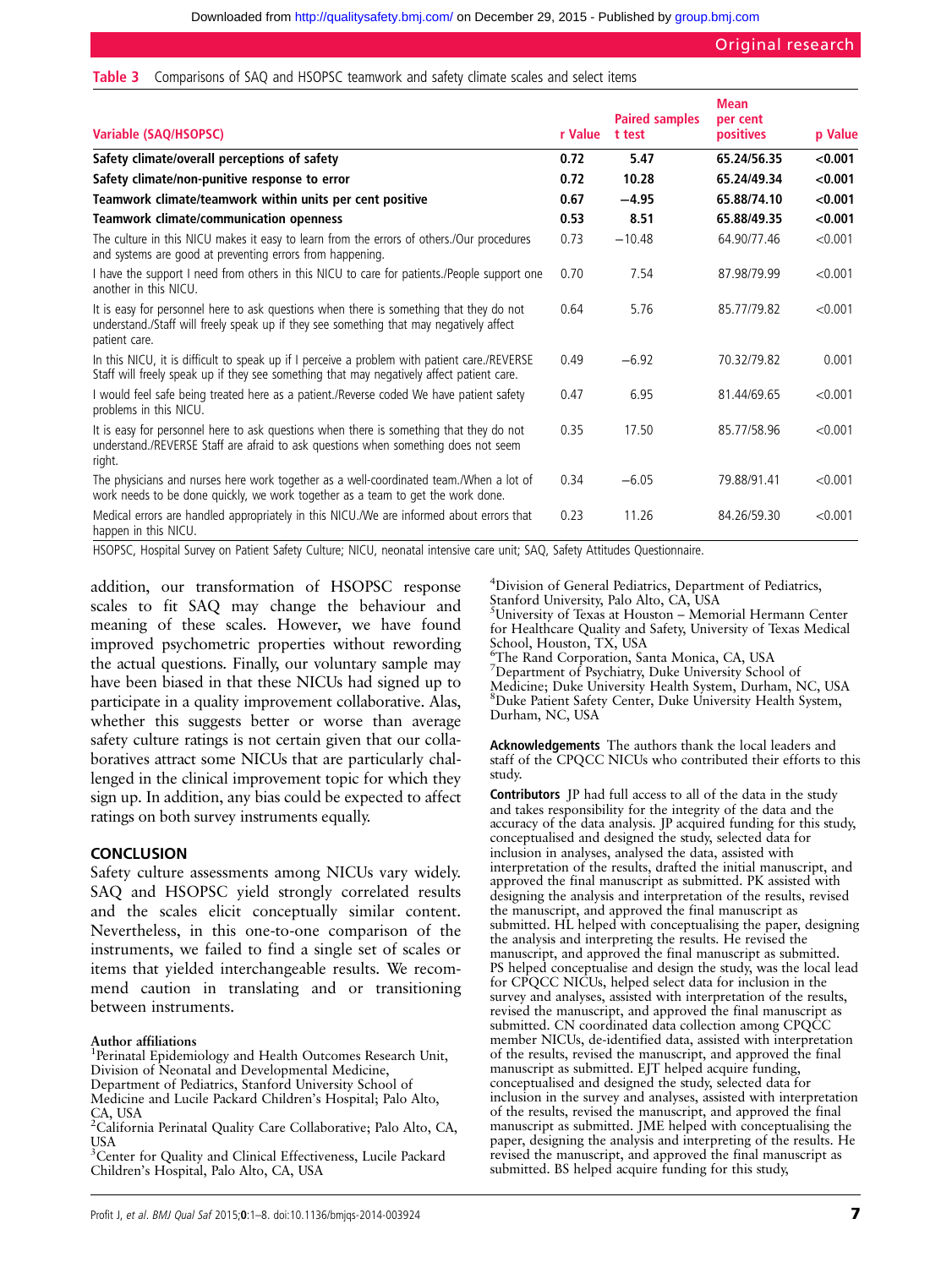#### <span id="page-8-0"></span>Original research

conceptualised and designed the study, selected data for inclusion in the survey and analyses, assisted with interpretation of the results. He revised the initial manuscript and approved the final manuscript as submitted.

Funding Texas Children's Hospital (33–126); Agency for Healthcare Research and Quality (1UC1HS014246); National Institute of Child Health and Human Development (K23 HD056298-01, K24 HD053771-01).

Author note At the time of the research, Dr Profit was on faculty at Baylor College of Medicine, Texas Children's Hospital, Department of Pediatrics, Section of Neonatology. He held a secondary appointment in the Department of Medicine, Section of Health Services Research and conducted his research at the VA Health Services Research and Development Center of Excellence. Dr. Etchegaray held an appointment at the University of Texas at Houston – Memorial Hermann Center for Healthcare Quality and Safety, University of Texas Medical School.

Competing interests None declared.

Ethics approval Institutional Review Boards at Stanford University and Baylor College of Medicine.

Provenance and peer review Not commissioned; externally peer reviewed.

Open Access This is an Open Access article distributed in accordance with the Creative Commons Attribution Non Commercial (CC BY-NC 4.0) license, which permits others to distribute, remix, adapt, build upon this work non-commercially, and license their derivative works on different terms, provided the original work is properly cited and the use is non-commercial. See:<http://creativecommons.org/licenses/by-nc/4.0/>

#### **REFERENCES**

- 1 Wachter RM, Flanders SA, Fee C, et al. Public reporting of antibiotic timing in patients with pneumonia: lessons from a flawed performance measure. [Ann Int Med](http://dx.doi.org/10.7326/0003-4819-149-1-200807010-00007) 2008;149:29–32.
- 2 Landrigan CP, Parry GJ, Bones CB, et al. Temporal trends in rates of patient harm resulting from medical care. [N Engl J Med](http://dx.doi.org/10.1056/NEJMsa1004404) 2010;363:2124–34.
- 3 Chassin MR, Loeb JM. High-reliability health care: getting there from here. *[Milbank Q](http://dx.doi.org/10.1111/1468-0009.12023)* 2013;91:459-90.
- 4 The Joint Commission. 2009 Comprehensive Accreditation Manual for Hospitals (CAMH): The Official Handbook. Chicago: Joint Commission Resources, 2008.
- 5 Sexton JB, Thomas EJ, Pronovost P. The context of care and the patient care team. In: Proctor PR, Compton WD, Grossman HJ, et al., eds. Building a better delivery system: a new engineering/health care partnership. Washington DC: National Academies Press, 2005:119–24.
- 6 Sexton JB, Helmreich RL, Neilands TB, et al. The Safety Attitudes Questionnaire: psychometric properties, benchmarking data, and emerging research. [BMC Health Serv Res](http://dx.doi.org/10.1186/1472-6963-6-44) 2006;6:44.
- 7 Profit J, Etchegaray J, Petersen LA, et al. The Safety Attitudes Questionnaire as a tool for benchmarking safety culture in the NICU. [Arch Dis Child Fetal Neonatal Ed](http://dx.doi.org/10.1136/archdischild-2011-300612) 2012;97:F127–32.
- 8 Profit J, Etchegaray J, Petersen LA, et al. Neonatal intensive care unit safety culture varies widely. [Arch Dis Child Fetal](http://dx.doi.org/10.1136/archdischild-2011-300635) [Neonatal Ed](http://dx.doi.org/10.1136/archdischild-2011-300635) 2012;97:F120–6.
- 9 AHRQ. Hospital Survey on Patient Safety Culture. Secondary Hospital Survey on Patient Safety Culture, 2010. [http://www.](http://www.ahrq.gov/professionals/quality-patient-safety/patientsafetyculture/hospital/) [ahrq.gov/professionals/quality-patient-safety/](http://www.ahrq.gov/professionals/quality-patient-safety/patientsafetyculture/hospital/) [patientsafetyculture/hospital/](http://www.ahrq.gov/professionals/quality-patient-safety/patientsafetyculture/hospital/)
- 10 Sorra JS, Dyer N. Multilevel psychometric properties of the AHRQ hospital survey on patient safety culture. [BMC Health](http://dx.doi.org/10.1186/1472-6963-10-199) [Serv Res](http://dx.doi.org/10.1186/1472-6963-10-199) 2010;10:199.
- 11 Etchegaray JM, Thomas EJ. Comparing two safety culture surveys: safety attitudes questionnaire and hospital survey on patient safety. [BMJ Qual Saf](http://dx.doi.org/10.1136/bmjqs-2011-000449) 2012;21:490-8.
- 12 Gould JB. The role of regional collaboratives: the California Perinatal Quality Care Collaborative model. [Clin Perinatol](http://dx.doi.org/10.1016/j.clp.2010.01.004) 2010;37:71–86.
- 13 American Academy of Pediatrics Committee on Fetus and Newborn. Levels of neonatal care. [Pediatrics](http://dx.doi.org/10.1542/peds.2012-1999) 2012;130:587–97.
- 14 Sexton JB, Holzmueller CG, Pronovost PJ, et al. Variation in caregiver perceptions of teamwork climate in labor and delivery units. [J Perinatol](http://dx.doi.org/10.1038/sj.jp.7211556) 2006;26:463-70.
- 15 Kho ME, Carbone JM, Lucas J, et al. Safety Climate Survey: reliability of results from a multicenter ICU survey. QSHC 2005;14:273–8.
- 16 Modak I, Sexton JB, Lux TR, et al. Measuring safety culture in the ambulatory setting: the safety attitudes questionnaire– ambulatory version. [J Gen Intern Med](http://dx.doi.org/10.1007/s11606-007-0114-7) 2007;22:1-5.
- 17 Daugherty EL, Paine LA, Maragakis LL, et al. Safety culture and hand hygiene: linking attitudes to behavior. [Infect Control](http://dx.doi.org/10.1086/668432) [Hosp Epidemiol](http://dx.doi.org/10.1086/668432) 2012;33:1280–2.
- 18 Blegen MA, Gearhart S, O'Brien R, et al. AHRQ's hospital survey on patient safety culture: psychometric analyses. [J Patient Saf](http://dx.doi.org/10.1097/PTS.0b013e3181b53f6e) 2009;5:139–44.
- 19 Sexton JB, Sharek PJ, Thomas EJ, et al. Exposure to Leadership WalkRounds in neonatal intensive care units is associated with a better patient safety culture and less caregiver burnout. [BMJ Qual Saf](http://dx.doi.org/10.1136/bmjqs-2013-002042) 2014;23:814–22.
- 20 Snijders C, Kollen BJ, van Lingen RA, et al. Which aspects of safety culture predict incident reporting behavior in neonatal intensive care units? A multilevel analysis. [Crit Care Med](http://dx.doi.org/10.1097/CCM.0b013e31819300e4) 2009;37:61–7.
- 21 Hamdan M. Measuring safety culture in Palestinian neonatal intensive care units using the Safety Attitudes Questionnaire. [J Crit Care](http://dx.doi.org/10.1016/j.jcrc.2013.06.002) 2013;28:886.e7–14.
- 22 Hudson DW, Berenholtz SM, Thomas EJ, et al. A safety culture primer for the critical care clinician: the role of culture in patient safety and quality improvement. Contemp Crit Care 2009;7:1–12.
- 23 Pettker CM, Thung SF, Norwitz ER, et al. Impact of a comprehensive patient safety strategy on obstetric adverse events. [Am J Obstet Gynecol](http://dx.doi.org/10.1016/j.ajog.2009.01.022) 2009;200:492.e1-8.
- 24 Pronovost P, Sexton B. Assessing safety culture: guidelines and recommendations. *[Qual Saf Health Care](http://dx.doi.org/10.1136/qshc.2005.015180)* 2005;14:231-3.
- 25 Pronovost PJ, Berenholtz SM, Goeschel C, et al. Improving patient safety in intensive care units in Michigan. [J Crit Care](http://dx.doi.org/10.1016/j.jcrc.2007.09.002) 2008;23:207–21.
- 26 Sexton JB, Berenholtz SM, Goeschel CA, et al. Assessing and improving safety climate in a large cohort of intensive care units. [Crit Care Med](http://dx.doi.org/10.1097/CCM.0b013e318206d26c) 2011;39:934–9.
- 27 Wolf FA, Way LW, Stewart L. The efficacy of medical team training: improved team performance and decreased operating room delays: a detailed analysis of 4863 cases. [Ann Surg](http://dx.doi.org/10.1097/SLA.0b013e3181f1c091) 2010;252:477–83.
- 28 Profit J, Sharek PJ, Amspoker AB, et al. Burnout in the NICU setting and its relation to safety culture. [BMJ Qual Saf](http://dx.doi.org/10.1136/bmjqs-2014-002831) 2014;23:806–13.
- 29 Pronovost P, Needham D, Berenholtz S, et al. An intervention to decrease catheter-related bloodstream infections in the ICU. [N Engl J Med](http://dx.doi.org/10.1056/NEJMoa061115) 2006;355:2725–32.
- 30 Pronovost PJ, Goeschel CA, Colantuoni E, et al. Sustaining reductions in catheter related bloodstream infections in Michigan intensive care units: observational study. [BMJ](http://dx.doi.org/10.1136/bmj.c309) 2010;340:c309.
- 31 Dafny L. Hospital industry consolidation—still more to come? [N Engl J Med](http://dx.doi.org/10.1056/NEJMp1313948) 2014;370:198–9.